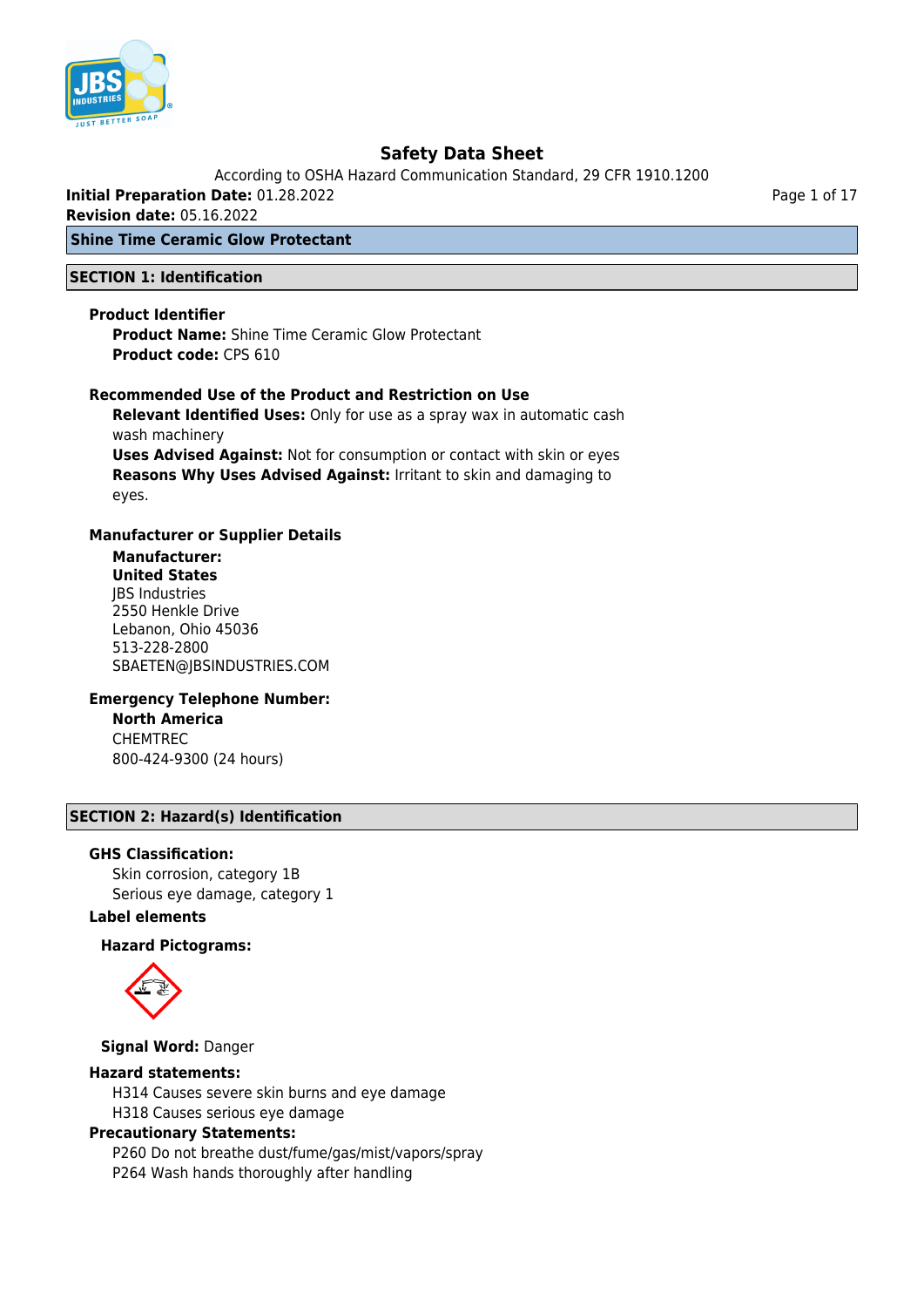According to OSHA Hazard Communication Standard, 29 CFR 1910.1200

**Initial Preparation Date:** 01.28.2022

**Revision date:** 05.16.2022

## **Shine Time Ceramic Glow Protectant**

P280 Wear protective gloves/protective clothing/eye protection/face protection P301+P330+P331 IF SWALLOWED: Rinse mouth. Do NOT induce vomiting P303+P361+P353 IF ON SKIN (or hair): Take off immediately all contaminated clothing. Rinse skin with water/shower P363 Wash contaminated clothing before reuse P304+P340 IF INHALED: Remove victim to fresh air and keep at rest in a position comfortable for breathing P310 Immediately call a POISON CENTER/doctor/... P321 Specific treatment (see ... on this label) P305+P351+P338 IF IN EYES: Rinse cautiously with water for several minutes. Remove contact lenses, if present and easy to do. Continue rinsing P405 Store locked up P501 Dispose of contents/container to… **Hazards Not Otherwise Classified:** None

## **SECTION 3: Composition/Information on Ingredients**

| <b>Identification</b>               | <b>Name</b>                                  | Weight %  |
|-------------------------------------|----------------------------------------------|-----------|
| <b>CAS Number:</b><br>7732-18-5     | Water                                        | < 33      |
| CAS Number:<br>64741-44-2           | Distillates (petroleum), straight-run middle | $30$      |
| CAS Number:<br>111-76-2             | 2-Butoxyethanol                              | < 9.94999 |
| CAS Number:<br>$67 - 63 - 0$        | Propan-2-ol                                  | < 9       |
| <b>CAS Number:</b><br>$56 - 81 - 5$ | Glycerol                                     | < 1.5     |
| <b>CAS Number:</b><br>556-67-2      | Octamethylcyclotetrasiloxane                 | &0.8      |
| <b>CAS Number:</b><br>$50 - 00 - 0$ | Formaldehyde                                 |           |
| <b>CAS Number:</b><br>79-43-6       | Dichloroacetic acid                          |           |
| CAS Number:<br>74-87-3              | Methyl chloride                              | < 0.027   |
| CAS Number:<br>107-21-1             | Ethane-1,2-diol                              | < 0.009   |

## **Additional Information:** None

## **SECTION 4: First Aid Measures**

# **Description of First Aid Measures**

## **General Notes:**

Show this Safety Data Sheet to the doctor in attendance.

## **After Inhalation:**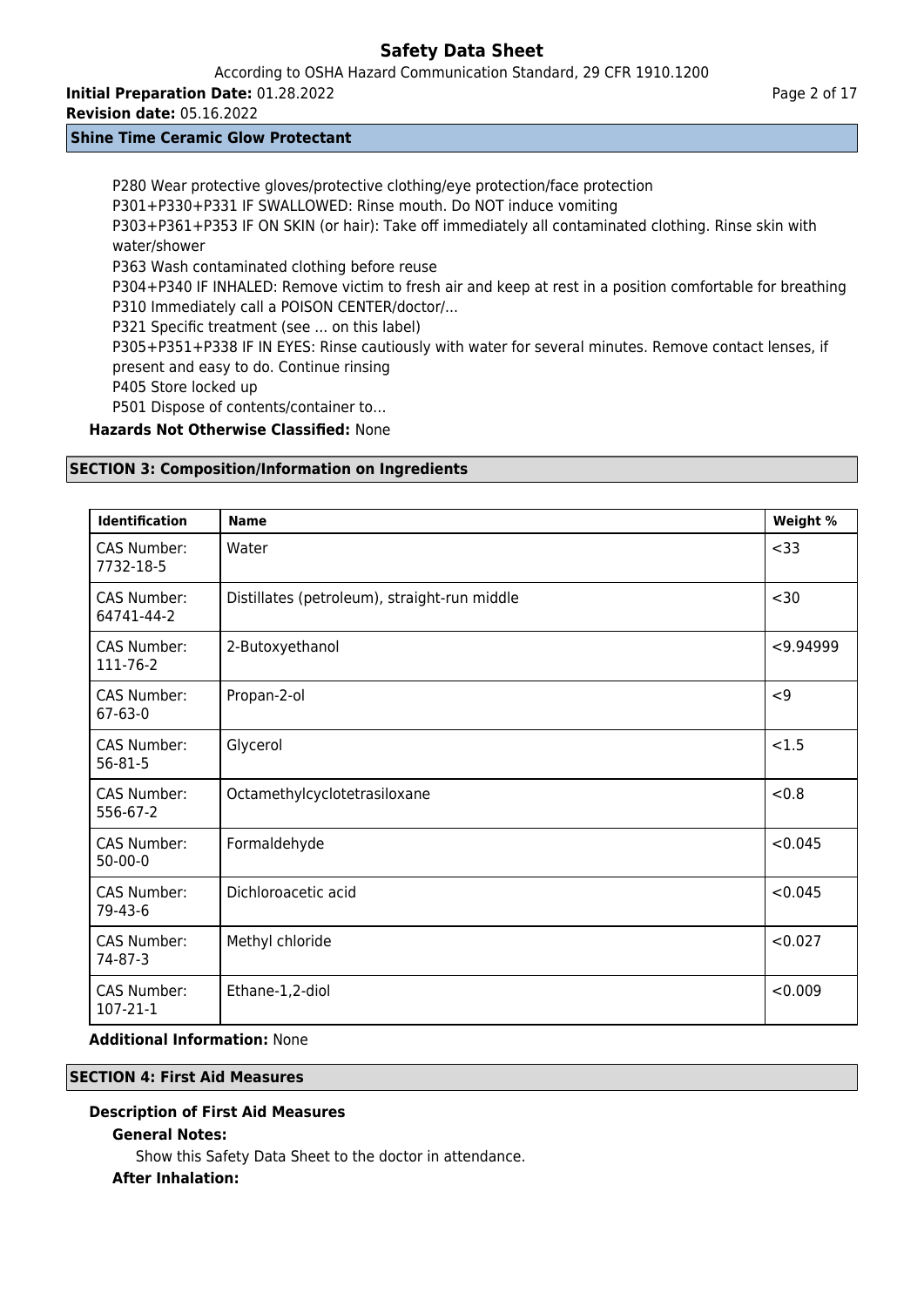**Revision date:** 05.16.2022

## **Shine Time Ceramic Glow Protectant**

If inhaled, remove person to fresh air and place in a position comfortable for breathing. Keep person at rest. If breathing is difficult, administer oxygen. If breathing has stopped, provide artificial respiration. If experiencing respiratory symptoms, seek medical advice/attention.

#### **After Skin Contact:**

Treatment is urgent. Seek emergency medical treatment. Remove contaminated clothing and shoes. Rinse skin with copious amounts of water [shower] for several minutes. Launder contaminated clothing before reuse.

Remove contaminated clothing and shoes. Rinse skin with copious amounts of water [shower] for several minutes. Launder contaminated clothing before reuse. If symptoms develop or persist, seek medical advice/attention.

#### **After Eye Contact:**

Immediately rinse eyes with plenty of gently flowing lukewarm water for 15 minutes. Remove contact lenses if present and easy to do so. Protect unexposed eye. Seek immediate medical attention, preferably from an ophthalmologist.

#### **After Swallowing:**

If swallowed, DO NOT induce vomiting unless told to do so by a physician or poison control center. Rinse mouth with water. Never give anything by mouth to an unconscious person. If spontaneous vomiting occurs, place on the left side with head down to prevent aspiration of liquid into the lungs. Seek immediate medical attention.

If swallowed, DO NOT induce vomiting unless told to do so by a physician or poison control center. Rinse mouth with water. Never give anything by mouth to an unconscious person. If spontaneous vomiting occurs, place on the left side with head down to prevent aspiration of liquid into the lungs. If symptoms develop or persist, seek medical advice/attention.

## **Most Important Symptoms and Effects, Both Acute and Delayed**

#### **Acute Symptoms and Effects:**

Exposure to skin may result in redness, pain, burning, inflammation and tissue damage. Exposure to eyes may result in irritation, redness, pain, inflammation, itching, burning, tearing, corneal damage and loss of vision. Exposure via inhalation may result in cough, sore throat, burning sensation and shortness of breath. Exposure via ingestion may result in burns of the mouth and throat, abdominal pain, burning sensation in the throat and chest, nausea, vomiting, shock or collapse.

Eye contact may result in irritation, redness, pain, inflammation, itching, burning, tearing, corneal damage and loss of vision.

#### **Delayed Symptoms and Effects:**

Effects are dependent on exposure (dose, concentration, contact time).

#### **Immediate Medical Attention and Special Treatment**

#### **Specific Treatment:**

In case of eye contact, seek prompt medical attention while rinsing is continued.

#### **Notes for the Doctor:**

Treat symptomatically.

#### **SECTION 5: Firefighting Measures**

#### **Extinguishing Media**

#### **Suitable Extinguishing Media:**

Water mist/fog, carbon dioxide, dry chemical or alcohol resistant foam.

#### **Unsuitable Extinguishing Media:**

Do not use water jet.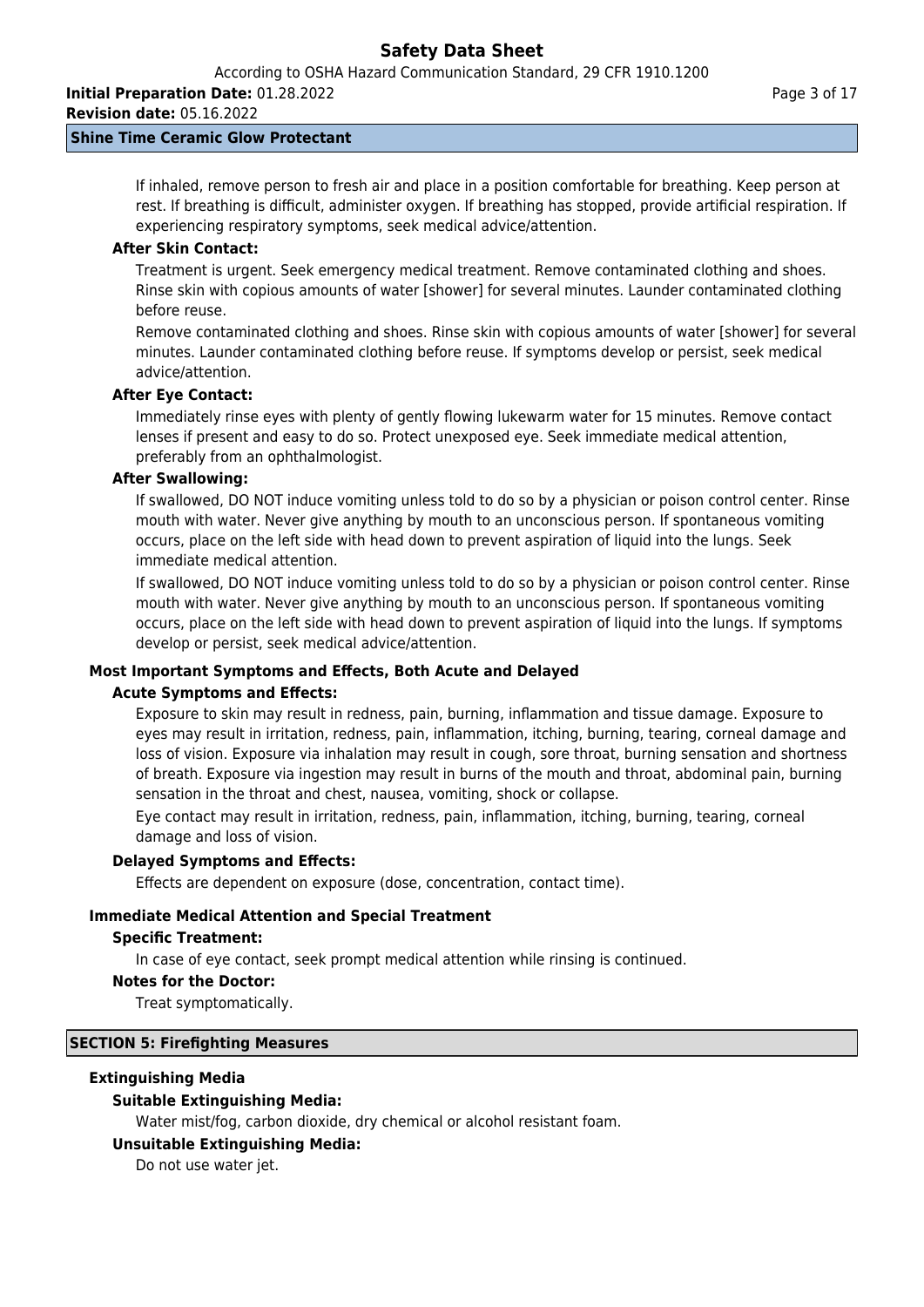According to OSHA Hazard Communication Standard, 29 CFR 1910.1200

**Initial Preparation Date:** 01.28.2022

**Revision date:** 05.16.2022

## **Shine Time Ceramic Glow Protectant**

## **Specific Hazards During Fire-Fighting:**

Thermal decomposition may produce irritating/toxic fumes/gases.

## **Special Protective Equipment for Firefighters:**

Fire-fighters should wear appropriate protective equipment and self-contained breathing apparatus (SCBA) with a full-face piece operated in positive pressure mode.

## **Special precautions:**

Avoid contact with skin, eyes, hair and clothing. Do not breathe fumes/gas/mists/aerosols/vapors/dusts. Move containers from fire area if safe to do so. Use water spray/fog for cooling fire exposed containers. Avoid unnecessary run-off of extinguishing media which may cause pollution.

#### **SECTION 6: Accidental Release Measures**

## **Personal Precautions, Protective Equipment, and Emergency Procedures:**

Evacuate unnecessary personnel. Ventilate area. Extinguish any sources of ignition. Wear recommended personal protective equipment (see Section 8). Avoid contact with skin, eyes and clothing. Avoid breathing mist, vapor, dust, fume and spray. Do not walk through spilled material. Wash thoroughly after handling.

#### **Environmental Precautions:**

Prevent further leakage or spillage if safe to do so. Prevent from reaching drains, sewers and waterways. Discharge into the environment must be avoided.

## **Methods and Material for Containment and Cleaning Up:**

Do not touch damaged containers or spilled material unless wearing appropriate personal protective clothing. Stop leak if you can do it without risk. Contain and collect spillage and place in suitable container for future disposal. Dispose of in accordance with all applicable regulations (see Section 13).

#### **Reference to Other Sections:**

For personal protective equipment see Section 8. For disposal see Section 13.

## **SECTION 7: Handling and Storage**

## **Precautions for Safe Handling:**

Use appropriate personal protective equipment (see Section 8). Prevent skin contact. Do not get in eyes. Use only with adequate ventilation. Do not add water to the corrosive product. If it is necessary to mix a corrosive product with water, do so slowly adding the corrosive to cold water, in small amounts, and stir frequently. Avoid breathing mist/vapor/spray/dust. Do not eat, drink, smoke, or use personal products when handling chemical substances. Wash affected areas thoroughly after handling. Keep away from incompatible materials (See Section 10). Keep containers tightly closed when not in use. Keep only in original packaging. Use appropriate personal protective equipment (see Section 8). Use only with adequate ventilation. Avoid breathing mist/vapor/spray/dust. Do not eat, drink, smoke, or use personal products when handling chemical substances. Do not get in eyes. Avoid contact with skin and clothing. Wash affected areas thoroughly after handling. Keep away from incompatible materials (See Section 10). Keep containers tightly closed when not in use.

## **Conditions for Safe Storage, Including Any Incompatibilities:**

Store in cool, dry, well-ventilated location out of direct sunlight and away from exit paths. Store in a corrosion-resistant container with a resistant inner liner. Inspect containers and storage area regularly for signs of leak and damage. Store containers at a convenient height for handling, below eye level if possible. High shelving increases the risk of dropping containers, personal injury and exposure. Ensure that appropriate fire fighting and spill-clean up equipment is readily available. Keep away from food and beverages. Protect from freezing and physical damage. Store away from heat, open flames and other sources of ignition. Store separately. Keep container tightly sealed. Store away from incompatible materials (See Section 10).

Store in cool, dry, well-ventilated location out of direct sunlight. Keep away from food and beverages.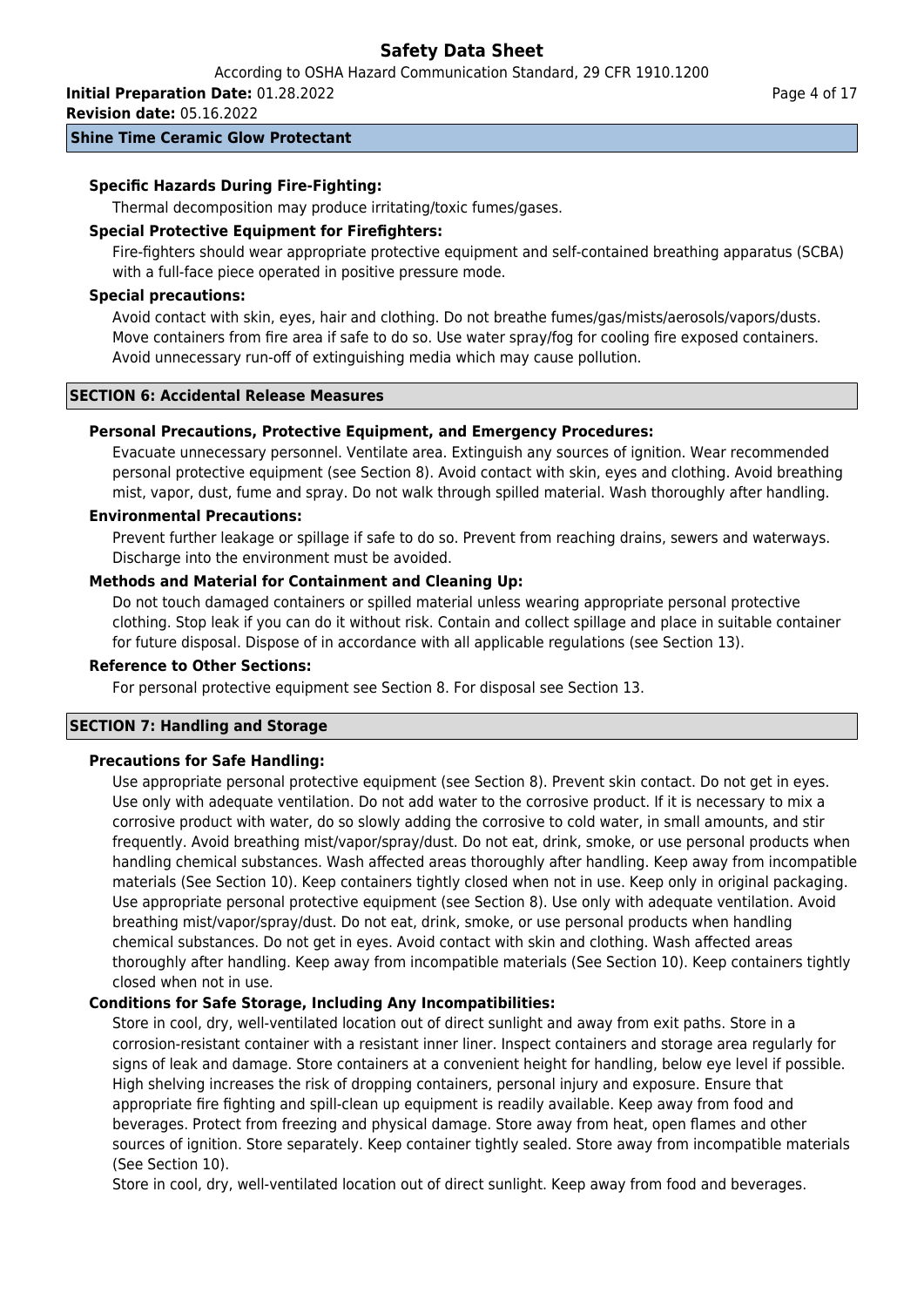**Initial Preparation Date:** 01.28.2022

**Revision date:** 05.16.2022

# **Shine Time Ceramic Glow Protectant**

Protect from freezing and physical damage. Store away from heat, open flames and other sources of ignition. Keep container tightly sealed. Store away from incompatible materials (See Section 10).

#### **SECTION 8: Exposure Controls/Personal Protection**

Only those substances with limit values have been included below.

#### **Occupational Exposure Limit Values:**

| <b>Country (Legal Basis)</b> | <b>Substance</b>    | <b>Identifier</b> | <b>Permissible concentration</b>                                                                                     |
|------------------------------|---------------------|-------------------|----------------------------------------------------------------------------------------------------------------------|
| <b>OSHA</b>                  | Glycerol            | 56-81-5           | 8-Hour TWA-PEL: 15 mg/m <sup>3</sup> (Total<br>dust [Table Z-1])                                                     |
|                              | Glycerol            | 56-81-5           | 8-Hour TWA-PEL: 5 mg/m <sup>3</sup><br>(Respirable fraction [Table Z-1])                                             |
|                              | Formaldehyde        | $50 - 00 - 0$     | 8-Hour TWA-PEL: 0.75 ppm                                                                                             |
|                              | Formaldehyde        | $50 - 00 - 0$     | 15-Minute STEL: 2 ppm                                                                                                |
|                              | Formaldehyde        | $50-00-0$         | 8-Hour TWA-PEL: 0.5 ppm (Action<br>level)                                                                            |
|                              | Propan-2-ol         | 67-63-0           | 8-Hour TWA-PEL: 980 mg/m <sup>3</sup> (400<br>ppm)                                                                   |
|                              | Methyl chloride     | 74-87-3           | 8-Hour TWA: 100 ppm                                                                                                  |
|                              | Methyl chloride     | 74-87-3           | Ceiling Limit: 200 ppm                                                                                               |
|                              | Methyl chloride     | 74-87-3           | TWA: 50 ppm                                                                                                          |
|                              | Methyl chloride     | 74-87-3           | STEL: 100 ppm                                                                                                        |
|                              | Ethane-1,2-diol     | $107 - 21 - 1$    | Ceiling Limit: 125 mg/m <sup>3</sup> (50 ppm)                                                                        |
|                              | 2-Butoxyethanol     | 111-76-2          | 8-Hour TWA-PEL: 240 mg/m <sup>3</sup> (50<br>ppm [Table Z-1])                                                        |
|                              | 2-Butoxyethanol     | 111-76-2          | 8-Hour TWA: 120 mg/m <sup>3</sup> (25 ppm<br>[Table $Z-1-A$ ])                                                       |
| <b>ACGIH</b>                 | Glycerol            | 56-81-5           | 8-Hour TWA: 10 mg/m <sup>3</sup> (Particles<br>(insoluble or poorly soluble) not<br>otherwise specified - inhalable) |
|                              | Glycerol            | 56-81-5           | 8-Hour TWA: 3 mg/m <sup>3</sup> (Particles<br>(insoluble or poorly soluble) not<br>otherwise specified - respirable) |
|                              | Formaldehyde        | $50-00-0$         | 15-Minute STEL: 0.3 ppm                                                                                              |
|                              | Formaldehyde        | $50-00-0$         | 8-Hour TWA: 0.1 ppm                                                                                                  |
|                              | Dichloroacetic acid | 79-43-6           | 8-Hour TWA: 0.5 ppm                                                                                                  |
|                              | Propan-2-ol         | 67-63-0           | 15-Minute STEL: 400 ppm                                                                                              |
|                              | Propan-2-ol         | 67-63-0           | 8-Hour TWA: 200 ppm                                                                                                  |
|                              | Methyl chloride     | 74-87-3           | 8-Hour TWA: 50 ppm                                                                                                   |
|                              | Methyl chloride     | 74-87-3           | 15-Minute STEL: 100 ppm                                                                                              |
|                              | Ethane-1,2-diol     | 107-21-1          | 8-Hour TWA: 25 ppm (vapor<br>fraction)                                                                               |
|                              | Ethane-1,2-diol     | 107-21-1          | 15-Minute STEL: 50 ppm (vapor<br>fraction)                                                                           |
|                              | Ethane-1,2-diol     | 107-21-1          | 15-Minute STEL: 10 mg/m <sup>3</sup><br>(aerosol only, inhalable fraction)                                           |
|                              | 2-Butoxyethanol     | 111-76-2          | 8-Hour TWA-PEL: 20 ppm                                                                                               |
| United States(California)    | Glycerol            | $56 - 81 - 5$     | 8-Hour TWA-PEL: 10 mg/m <sup>3</sup> (Total<br>dust [mist])                                                          |
|                              | Glycerol            | 56-81-5           | 8-Hour TWA-PEL: 5 mg/m <sup>3</sup><br>(Respirable fraction [mist])                                                  |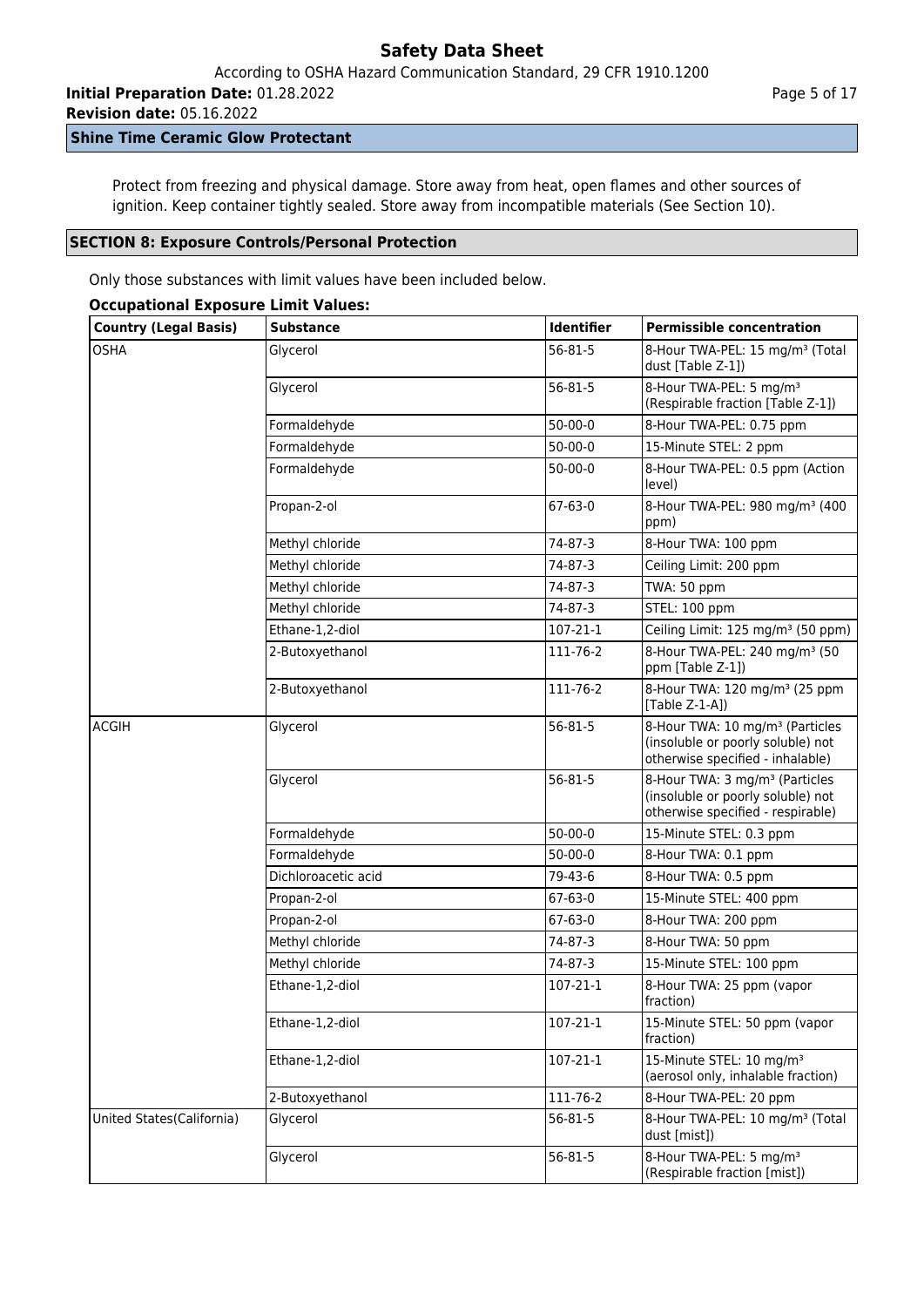According to OSHA Hazard Communication Standard, 29 CFR 1910.1200

**Initial Preparation Date:** 01.28.2022

**Revision date:** 05.16.2022

#### **Shine Time Ceramic Glow Protectant**

| <b>Country (Legal Basis)</b> | <b>Substance</b>             | <b>Identifier</b> | <b>Permissible concentration</b>                              |
|------------------------------|------------------------------|-------------------|---------------------------------------------------------------|
|                              | Formaldehyde                 | $50 - 00 - 0$     | 15-Minute STEL: 2 ppm                                         |
|                              | Formaldehyde                 | $50-00-0$         | 8-Hour TWA-PEL: 0.75 ppm                                      |
|                              | Formaldehyde                 | $50 - 00 - 0$     | 8-Hour TWA: 0.5 ppm (Action<br>level)                         |
|                              | Propan-2-ol                  | 67-63-0           | 8-Hour TWA-PEL: 980 mg/m <sup>3</sup> (400<br>ppm - Cal/OSHA) |
|                              | Propan-2-ol                  | 67-63-0           | REL: 3200 ug/m <sup>3</sup> (Acute<br>Inhalation)             |
|                              | Propan-2-ol                  | $67 - 63 - 0$     | REL: 7000 ug/m <sup>3</sup> (Chronic<br>Inhalation)           |
|                              | Methyl chloride              | 74-87-3           | 8-Hour TWA: 50 ppm                                            |
|                              | Methyl chloride              | 74-87-3           | 15-Minute STEL: 100 ppm                                       |
|                              | Methyl chloride              | 74-87-3           | Ceiling Limit: 300 ppm                                        |
|                              | Ethane-1,2-diol              | 107-21-1          | Ceiling Limit: 100 mg/m <sup>3</sup> (40 ppm)                 |
|                              | 2-Butoxyethanol              | 111-76-2          | 8-Hour TWA-PEL: 97 mg/m <sup>3</sup> (20<br>ppm)              |
|                              | 2-Butoxyethanol              | 111-76-2          | REL: 4700 ug/m <sup>3</sup> (Acute<br>inhalation)             |
|                              | 2-Butoxyethanol              | 111-76-2          | REL: 164 ug/m <sup>3</sup> (8-hour Inhalation)                |
|                              | 2-Butoxyethanol              | 111-76-2          | REL: 82 ug/m <sup>3</sup> (Chronic inhalation)                |
| <b>NIOSH</b>                 | Formaldehyde                 | $50 - 00 - 0$     | REL-TWA: 0.016 ppm (up to 10 hr)                              |
|                              | Formaldehyde                 | $50 - 00 - 0$     | Ceiling Limit: 0.1 ppm (15 min)                               |
|                              | Formaldehyde                 | $50 - 00 - 0$     | IDLH: 20 ppm                                                  |
|                              | Propan-2-ol                  | $67 - 63 - 0$     | IDLH: 2000 ppm                                                |
|                              | Propan-2-ol                  | $67 - 63 - 0$     | 15-Minute STEL: 500 ppm (1,225<br>$mg/m3$ )                   |
|                              | Propan-2-ol                  | 67-63-0           | REL-TWA: 400 ppm (980 mg/m <sup>3</sup> -<br>up to 10 hrs.)   |
|                              | Methyl chloride              | 74-87-3           | IDLH: 2000 ppm                                                |
|                              | 2-Butoxyethanol              | 111-76-2          | IDLH: 700 ppm                                                 |
|                              | 2-Butoxyethanol              | 111-76-2          | REL-TWA: 24 mg/m <sup>3</sup> (5 ppm [up to<br>$10$ hr])      |
| WEEL                         | Octamethylcyclotetrasiloxane | 556-67-2          | 8-Hour TWA: 10 ppm                                            |

## **Biological Limit Values:**

| <b>Country (Legal Basis)</b> | <b>Substance</b> | ldentifi<br>er | Determin<br>l ant                                                  | Specimen     | Sampling<br>time                               | Permissibl<br>l e limits |
|------------------------------|------------------|----------------|--------------------------------------------------------------------|--------------|------------------------------------------------|--------------------------|
| lACGIH                       | Propan-2-ol      | 67-63-0        | Acetone                                                            | <b>Urine</b> | End of shift 40 mg/L<br>at end of<br>work week |                          |
|                              | 2-Butoxyethanol  |                | 111-76-2 Butoxyacet Creatinine<br>lic acid<br>(with<br>hydrolysis) | lin Urine    | End of shift 200 mg/g                          |                          |

## **Information on Monitoring Procedures:**

Not determined or not applicable.

#### **Appropriate Engineering Controls:**

Emergency eye wash stations and safety showers should be available in the immediate vicinity of use or handling. Provide adequate ventilation to maintain the airborne concentrations of vapor, mists, and/or dusts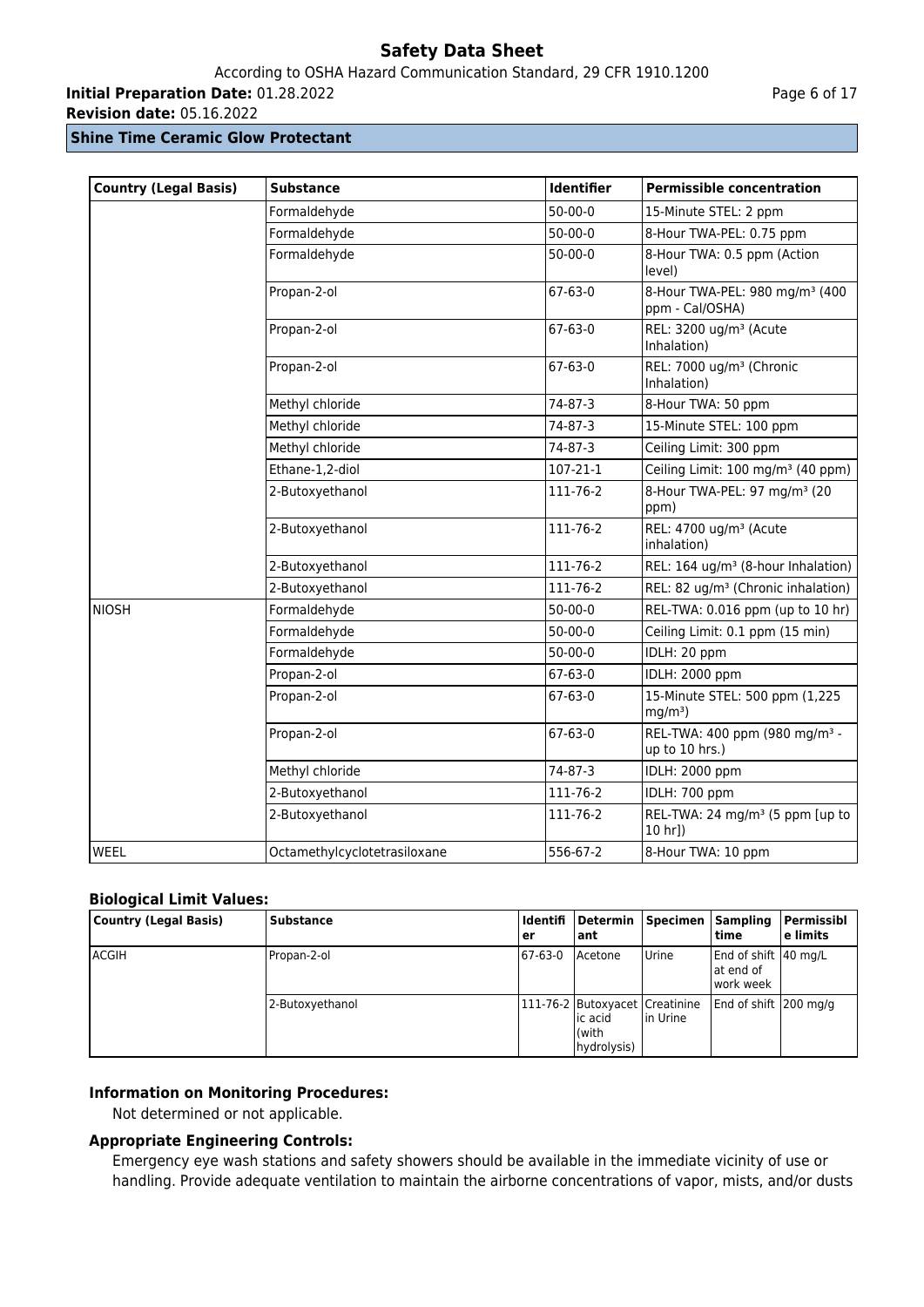**Revision date:** 05.16.2022

#### **Shine Time Ceramic Glow Protectant**

below the applicable workplace exposure limits, while observing recognized national standards (or equivalent).

# **Personal Protection Equipment**

## **Eye and Face Protection:**

Use safety glasses with side shields or goggles. Consider the use of a face shield for splash protection. Use eye protection equipment that has been tested and approved by recognized national standards (or equivalent).

## **Skin and Body Protection:**

Chemical resistant, impervious gloves approved by the appropriate standards. Gloves must be inspected prior to use. Considering the parameters specified by the glove manufacturer, check during use that the gloves are still retaining their protective properties. It should be noted that the time to breakthrough for any glove material may be different for different glove manufacturers. In the case of mixtures, consisting of several substances, the protection time of the gloves cannot be accurately estimated. Avoid skin contact with used gloves. Appropriate techniques should be used to remove used gloves and contaminated clothing. Full body protection should be worn. Personal protective equipment for the body should be selected based on the task being performed and the risks involved and should be approved by a specialist before handling this product. Ensure that all personal protective equipment is approved by recognized national standards (or equivalent).

## **Respiratory Protection:**

If engineering controls do not maintain airborne concentrations below the applicable workplace exposure limits, or to an acceptable level (if exposure limits have not been established), a respirator approved by recognized national standards (or equivalent) must be worn.

## **General Hygienic Measures:**

When handling chemical products, do not eat, drink or smoke. Wash hands after handling, before breaks, and at the end of the workday. Avoid contact with skin, eyes and clothing. Wash contaminated clothing before reuse. Perform routine housekeeping.

## **SECTION 9: Physical and Chemical Properties**

## **Information on Basic Physical and Chemical Properties**

| <b>Appearance</b>                         | Not determined or not available.  |
|-------------------------------------------|-----------------------------------|
| Odor                                      | INot determined or not available. |
| <b>Odor threshold</b>                     | Not determined or not available.  |
| pH                                        | Not determined or not available.  |
| <b>Melting point/freezing point</b>       | Not determined or not available.  |
| Initial boiling point/range               | Not determined or not available.  |
| Flash point (closed cup)                  | Not determined or not available.  |
| <b>Evaporation rate</b>                   | Not determined or not available.  |
| <b>Flammability (solid, gas)</b>          | Not determined or not available.  |
| <b>Upper flammability/explosive limit</b> | Not determined or not available.  |
| Lower flammability/explosive limit        | Not determined or not available.  |
| <b>Vapor pressure</b>                     | Not determined or not available.  |
| <b>Vapor density</b>                      | Not determined or not available.  |
| <b>Density</b>                            | Not determined or not available.  |
| <b>Relative density</b>                   | Not determined or not available.  |
| <b>Solubilities</b>                       | Not determined or not available.  |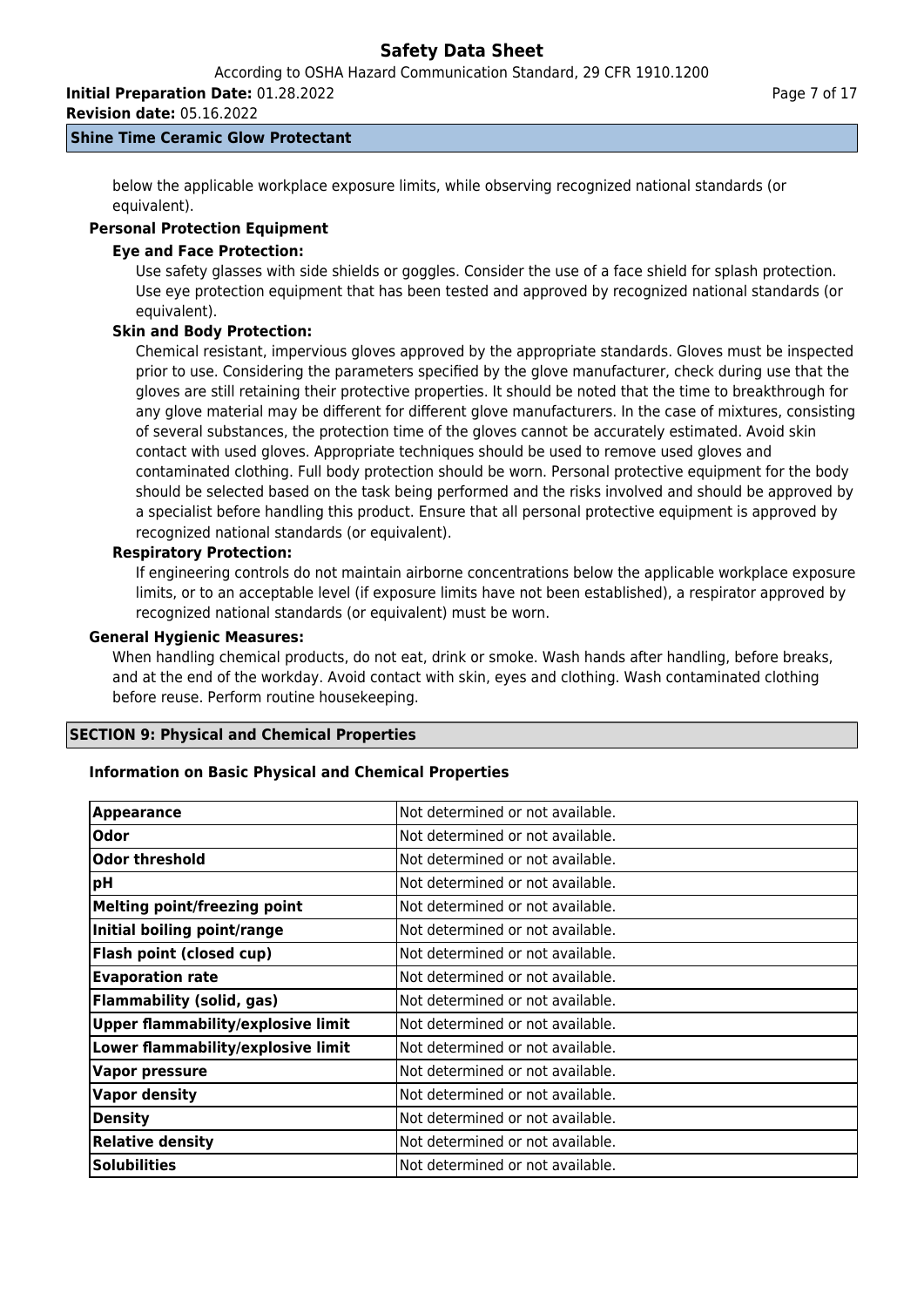According to OSHA Hazard Communication Standard, 29 CFR 1910.1200

**Initial Preparation Date:** 01.28.2022

**Revision date:** 05.16.2022

Page 8 of 17

**Shine Time Ceramic Glow Protectant**

| Partition coefficient (n-octanol/water) | Not determined or not available.  |
|-----------------------------------------|-----------------------------------|
| <b>Auto/Self-ignition temperature</b>   | Not determined or not available.  |
| Decomposition temperature               | Not determined or not available.  |
| <b>Dynamic viscosity</b>                | Not determined or not available.  |
| <b>Kinematic viscosity</b>              | Not determined or not available.  |
| <b>Explosive properties</b>             | Not determined or not available.  |
| Oxidizing properties                    | INot determined or not available. |

## **SECTION 10: Stability and Reactivity**

#### **Reactivity:**

Not reactive under recommended handling and storage conditions.

#### **Chemical Stability:**

Stable under recommended handling and storage conditions.

#### **Possibility of Hazardous Reactions:**

Hazardous reactions are not anticipated under recommended conditions of handling and storage.

#### **Conditions to Avoid:**

Avoid generation of aerosols and mists, extreme heat, open flames, hot surfaces, sparks, ignition sources and incompatible materials.

Extreme heat, open flames, hot surfaces, sparks, ignition sources and incompatible materials.

## **Incompatible Materials:**

None known.

## **Hazardous Decomposition Products:**

Under normal conditions of storage and use, hazardous decomposition products should not be produced.

## **SECTION 11: Toxicological Information**

## **Acute Toxicity**

**Assessment:** Based on available data, the classification criteria are not met.

**Product Data:** No data available.

# **Substance Data:**

| <b>Name</b>                                     | Route      | <b>Result</b>                         |
|-------------------------------------------------|------------|---------------------------------------|
| Glycerol                                        | oral       | LD50 Mouse: 4090 mg/kg                |
|                                                 | dermal     | LD50 Rabbit: >10000 mg/kg             |
|                                                 | inhalation | LC50 Rat: >2.75 mg/L (4 hr [Vapor])   |
| Formaldehyde                                    | oral       | LD50 Rat: 100 mg/kg                   |
|                                                 | inhalation | LC50 Rat: $<$ 463 ppmV (4 hr (vapor)) |
|                                                 | dermal     | LD50 Rabbit: 270 mg/kg                |
| Dichloroacetic acid                             | dermal     | LD50 Rabbit: 797 mg/kg                |
|                                                 | oral       | LD50 Rat: 2820 mg/kg                  |
| Octamethylcyclotetrasiloxane                    | oral       | LD50 Rat: > 4800 mg/kg                |
|                                                 | dermal     | LD50 Rat: > 2375 mg/kg                |
|                                                 | inhalation | LC50 Rat: 36 mg/L (4 hr [aerosol])    |
| Distillates (petroleum),<br>straight-run middle | inhalation | LC50 Rat: >2.53 mg/L (4 Hours)        |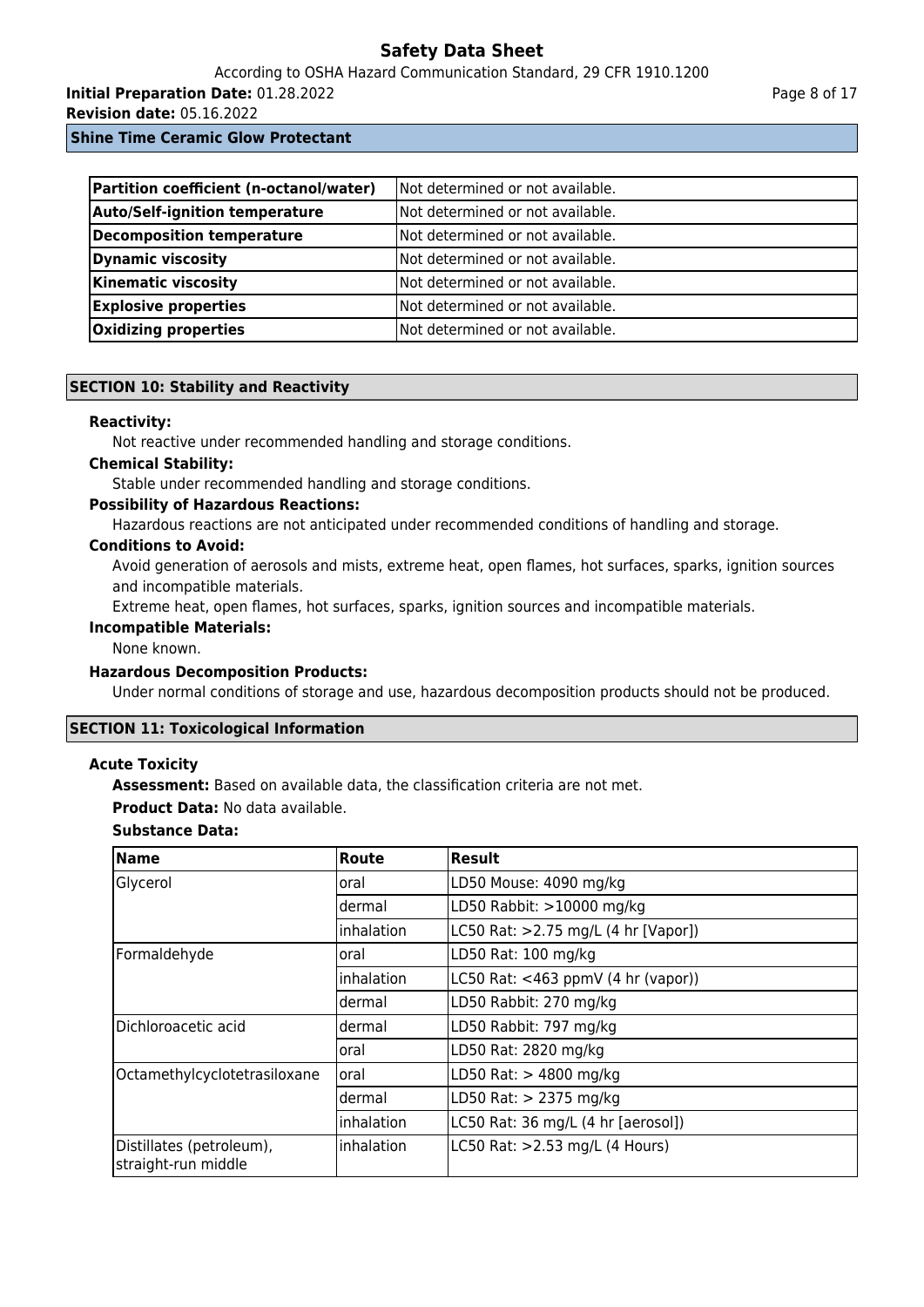According to OSHA Hazard Communication Standard, 29 CFR 1910.1200

**Initial Preparation Date:** 01.28.2022

**Revision date:** 05.16.2022

## **Shine Time Ceramic Glow Protectant**

| <b>Name</b>     | Route      | <b>Result</b>                              |
|-----------------|------------|--------------------------------------------|
| Propan-2-ol     | oral       | LD50 Rat: 5840 mg/kg                       |
|                 | dermal     | LD50 Rabbit: 12,800 mg/kg                  |
|                 | inhalation | LC50 Rat: 72.6 mg/L (4 hr - Vapor)         |
| Methyl chloride | inhalation | LC50 Rat: 5300 mg/m <sup>3</sup> (4h)      |
|                 | oral       | LD50 Rat: 1800 mg/kg                       |
| Ethane-1,2-diol | oral       | LD50 Human: LDLo: 398 mg/kg                |
|                 | dermal     | LD50 Mouse: > 3500 mg/kg                   |
| 2-Butoxyethanol | dermal     | LD50 Rabbit: 220 mg/kg                     |
|                 | inhalation | LC50 Rat: 450 ppmV (4 hr - Vapor)          |
|                 | Oral ATE   | LD50 Rat: 1200 mg/kg (Annex VI to the CLP) |
|                 | oral       | LD50 Rat: 470 mg/kg                        |

## **Skin Corrosion/Irritation**

## **Assessment:**

Causes severe skin burns and eye damage.

#### **Product Data:**

#### No data available.

#### **Substance Data:**

| <b>Name</b>         | Result                     |
|---------------------|----------------------------|
| Formaldehyde        | Causes severe skin burns.  |
| Dichloroacetic acid | ICauses severe skin burns. |
| 2-Butoxyethanol     | ICauses skin irritation.   |

## **Serious Eye Damage/Irritation**

## **Assessment:**

Causes serious eye damage.

**Product Data:**

No data available.

#### **Substance Data:**

| <b>Name</b>         | Result                         |
|---------------------|--------------------------------|
| Formaldehyde        | Causes serious eye damage.     |
| Dichloroacetic acid | Causes serious eye damage.     |
| Propan-2-ol         | Causes serious eye irritation. |
| 2-Butoxyethanol     | Causes serious eye irritation. |

## **Respiratory or Skin Sensitization**

**Assessment:** Based on available data, the classification criteria are not met.

# **Product Data:**

No data available.

#### **Substance Data:**

| Name         | Result                               |
|--------------|--------------------------------------|
| Formaldehyde | May cause an allergic skin reaction. |

## **Carcinogenicity**

**Assessment:** Based on available data, the classification criteria are not met.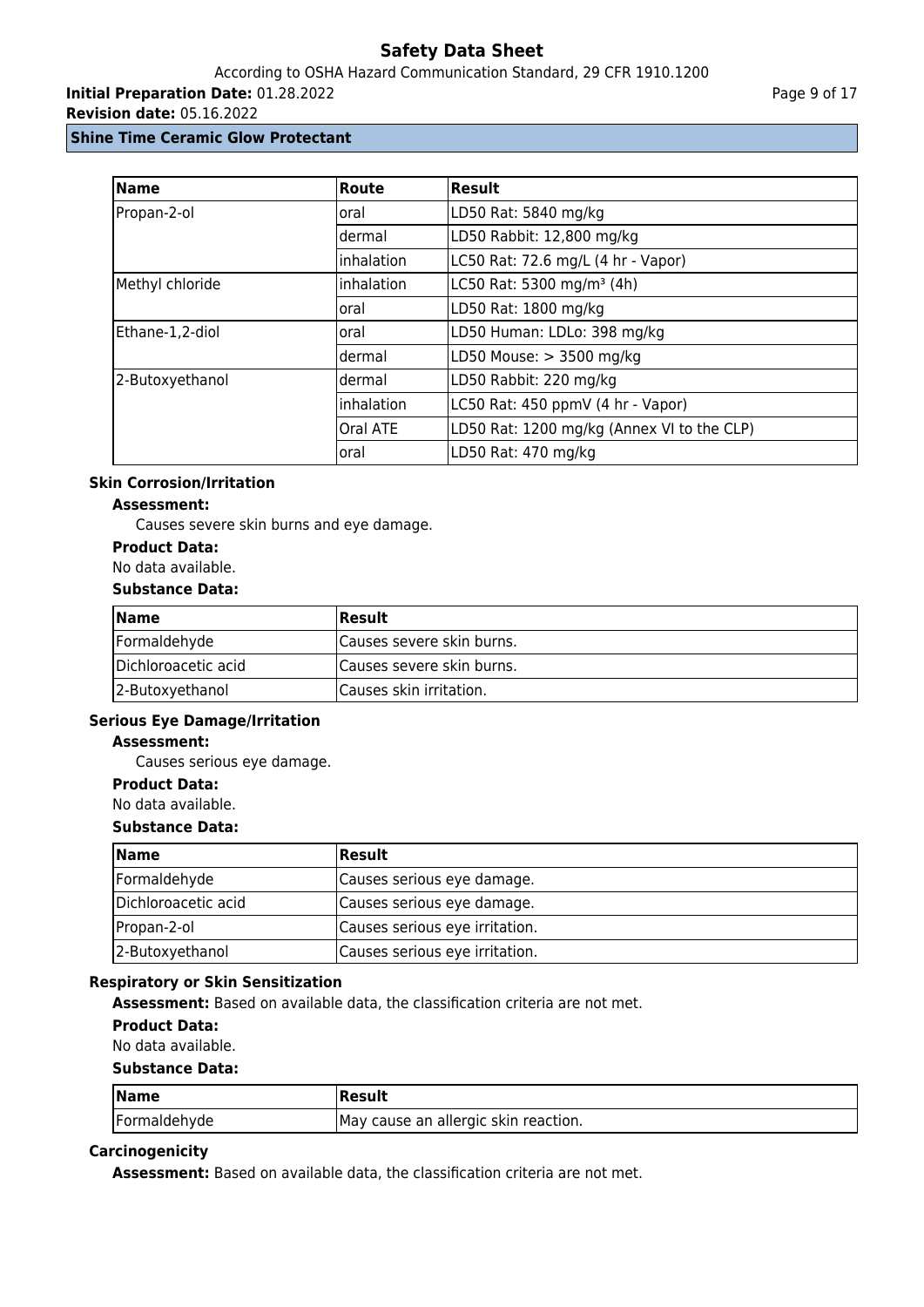# According to OSHA Hazard Communication Standard, 29 CFR 1910.1200

**Initial Preparation Date:** 01.28.2022

**Revision date:** 05.16.2022

**Shine Time Ceramic Glow Protectant**

## **Product Data:** No data available.

#### **Substance Data:**

| <b>Name</b>     | Species Result |                                                                             |
|-----------------|----------------|-----------------------------------------------------------------------------|
| Formaldehyde    |                | IMay cause cancer.                                                          |
| Methyl chloride | l Rat          | Suspected of causing cancer via inhalation route affecting the<br> kidneys. |

#### **International Agency for Research on Cancer (IARC):**

| Name                         | <b>Classification</b> |
|------------------------------|-----------------------|
| Water                        | Not Applicable        |
| Glycerol                     | Not Applicable        |
| Formaldehyde                 | Group 1               |
| Dichloroacetic acid          | Group 2B              |
| Octamethylcyclotetrasiloxane | Not Applicable        |
| Propan-2-ol                  | Group 3               |
| Methyl chloride              | Group 3               |
| Ethane-1,2-diol              | Not Applicable        |
| 2-Butoxyethanol              | Group 3               |

## **National Toxicology Program (NTP):**

| Name                         | <b>Classification</b>                          |
|------------------------------|------------------------------------------------|
| Water                        | Not Applicable                                 |
| Glycerol                     | Not Applicable                                 |
| Formaldehyde                 | Known to be human carcinogens                  |
| Dichloroacetic acid          | Reasonably anticipated to be human carcinogens |
| Octamethylcyclotetrasiloxane | Not Applicable                                 |
| Propan-2-ol                  | Not Applicable                                 |
| Methyl chloride              | Not Applicable                                 |
| Ethane-1,2-diol              | Not Applicable                                 |
| 2-Butoxyethanol              | Not Applicable                                 |

## **OSHA Carcinogens:**

| <b>Ingredient Name</b> | <b>CAS</b> | <b>OSHA Carcinogens Status</b> |
|------------------------|------------|--------------------------------|
| Formaldehyde           | 50-00-0!   | Yes                            |

#### **Germ Cell Mutagenicity**

**Assessment:** Based on available data, the classification criteria are not met.

No data available.

#### **Substance Data:**

| Name         | <b>Result</b>                         |
|--------------|---------------------------------------|
| Formaldehyde | Suspected of causing genetic defects. |

#### **Reproductive Toxicity**

**Assessment:** Based on available data, the classification criteria are not met.

#### **Product Data:**

**Product Data:**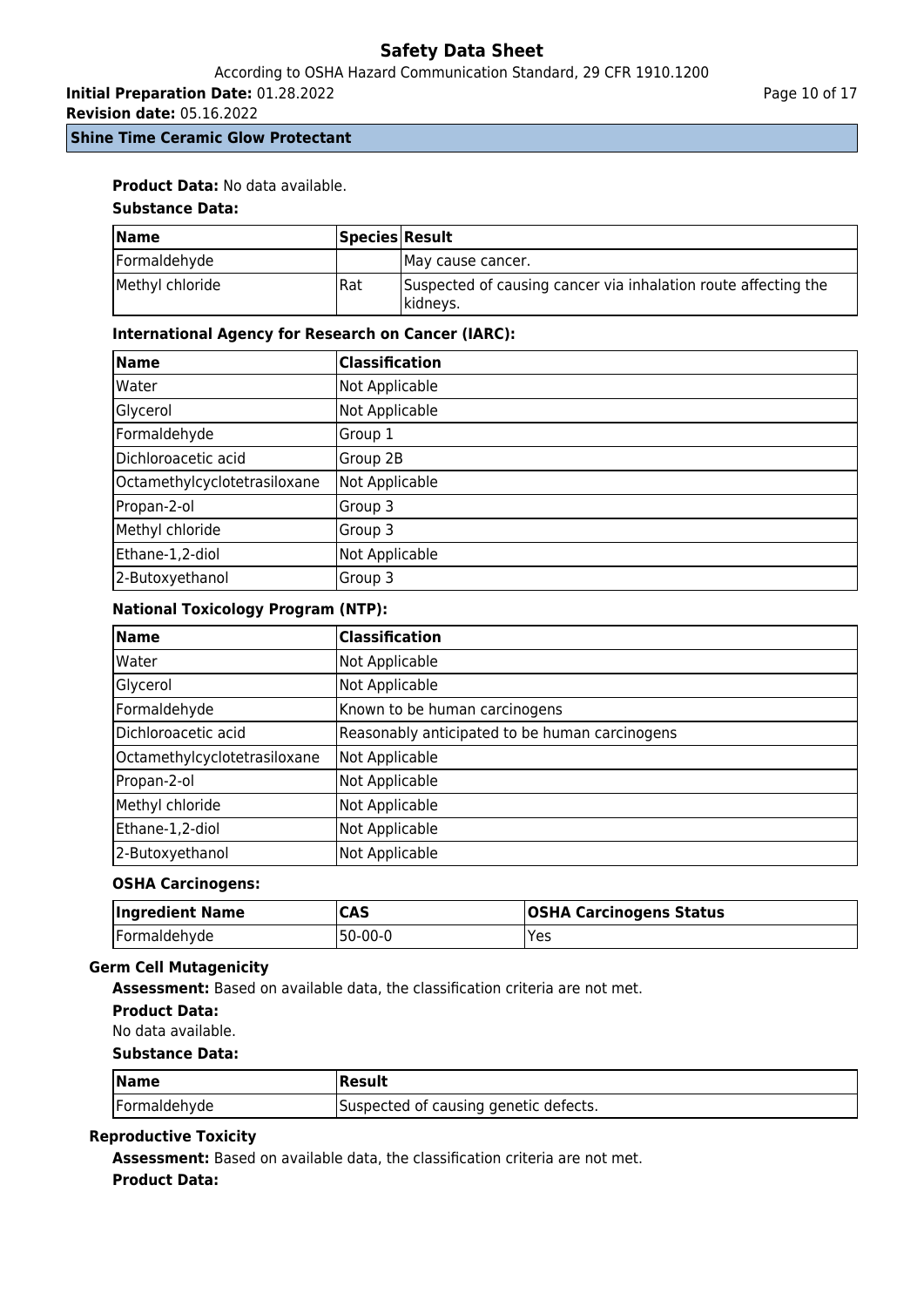## According to OSHA Hazard Communication Standard, 29 CFR 1910.1200

**Initial Preparation Date:** 01.28.2022

**Revision date:** 05.16.2022

**Shine Time Ceramic Glow Protectant**

No data available.

#### **Substance Data:**

| <b>Name</b> | Result                                                        |
|-------------|---------------------------------------------------------------|
|             | Octamethylcyclotetrasiloxane Suspected of damaging fertility. |

## **Specific Target Organ Toxicity (Single Exposure)**

**Assessment:** Based on available data, the classification criteria are not met.

**Product Data:**

No data available.

#### **Substance Data:**

| Name         | <b>IResult</b>                     |
|--------------|------------------------------------|
| Formaldehyde | May cause respiratory irritation.  |
| Propan-2-ol  | May cause drowsiness or dizziness. |

## **Specific Target Organ Toxicity (Repeated Exposure)**

**Assessment:** Based on available data, the classification criteria are not met.

## **Product Data:**

No data available.

#### **Substance Data:**

| <b>Name</b>                                     | Result                                                                                        |
|-------------------------------------------------|-----------------------------------------------------------------------------------------------|
| Distillates (petroleum),<br>straight-run middle | May cause damage to spleen, liver, and bone marrow through prolonged<br>or repeated exposure. |
| Methyl chloride                                 | May causes damage to organs through prolonged or repeated exposure.                           |

## **Aspiration toxicity**

**Assessment:** Based on available data, the classification criteria are not met.

#### **Product Data:**

#### No data available.

#### **Substance Data:**

| <b>Name</b>                                     | Result                                        |
|-------------------------------------------------|-----------------------------------------------|
| Distillates (petroleum),<br>straight-run middle | May be fatal if swallowed and enters airways. |

## **Information on Likely Routes of Exposure:**

No data available.

**Symptoms Related to the Physical, Chemical, and Toxicological Characteristics:** No data available.

**Other Information:**

No data available.

## **SECTION 12: Ecological Information**

#### **Acute (Short-Term) Toxicity**

**Assessment:** Based on available data, the classification criteria are not met. **Product Data:** No data available. **Substance Data:**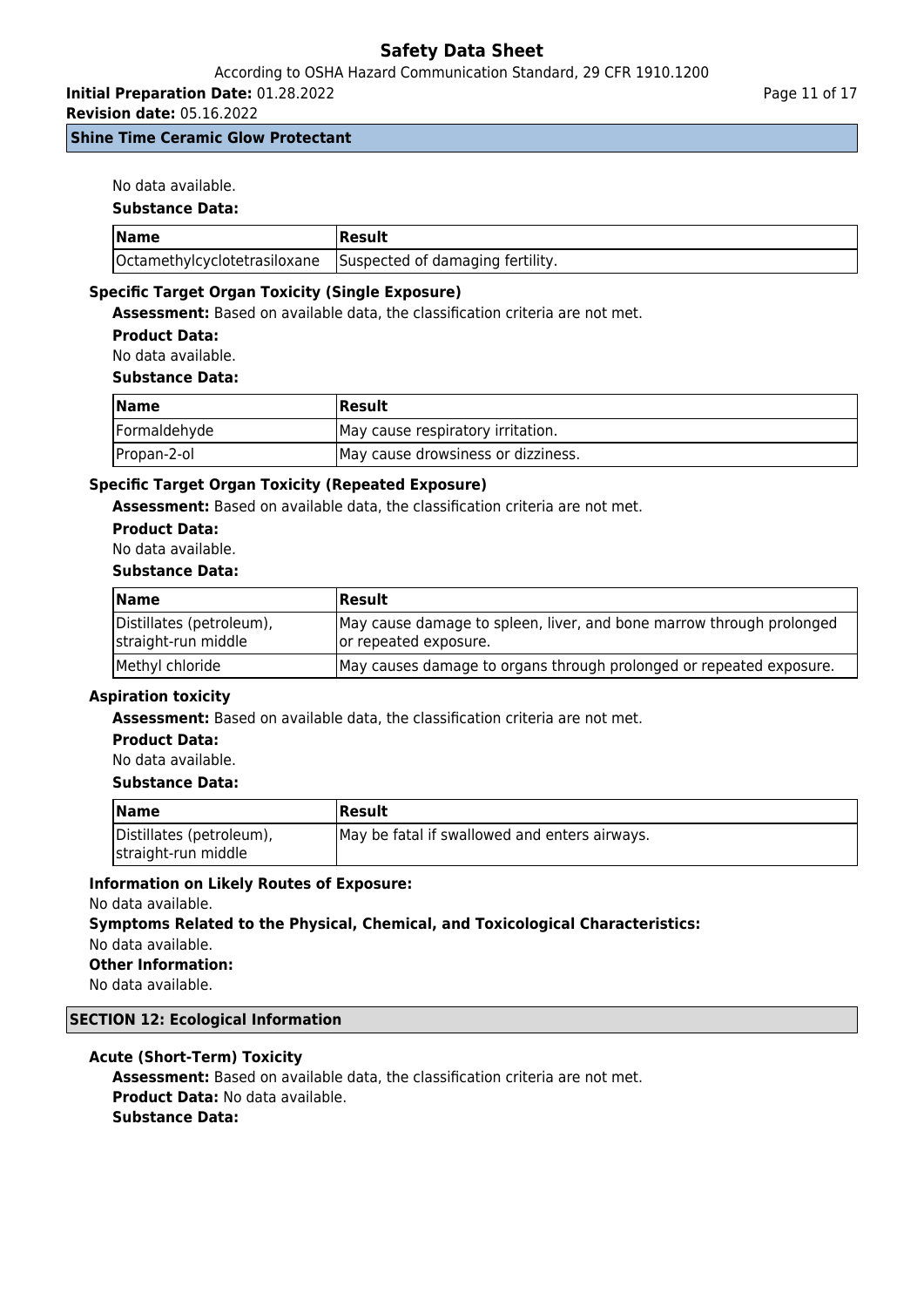# According to OSHA Hazard Communication Standard, 29 CFR 1910.1200

**Initial Preparation Date:** 01.28.2022

**Revision date:** 05.16.2022

## **Shine Time Ceramic Glow Protectant**

| <b>Name</b>                  | <b>Result</b>                                                             |
|------------------------------|---------------------------------------------------------------------------|
| Glycerol                     | Fish LC50 Pimephales promelas: 885 mg/L (96 H)                            |
|                              | Aquatic Invertebrates EC50 Daphnia magna: 1955 mg/L (48 H)                |
| Dichloroacetic acid          | Aquatic Invertebrates EC50 Daphnia magna: 106 mg/L (24 hr)                |
|                              | Fish LC50 Marine water fish: >2000 mg/L (96 hr)                           |
|                              | Aquatic Plants EC50 Marine water algae: 148.2 mg/L (72 hr)                |
| Octamethylcyclotetrasiloxane | Aquatic Plants EC50 Pseudokirchneriella subcapitata: > 0.022 mg/L (96 hr) |
|                              | Aquatic Invertebrates EC50 Daphnia magna: > 0.015 mg/L (48 hr)            |
|                              | Fish LC50 Oncorhynchus mykiss: > 0.022 mg/L (96 hr)                       |
| Ethane-1,2-diol              | Aquatic Plants EC50 Green Algae: 479 mg/L (72 h)                          |
|                              | Aquatic Invertebrates EC50 Daphnia magna: 13,900 mg/L (48 h)              |
|                              | Fish LC50 Pimephales promelas: 72,860 mg/L (96 h)                         |
| 2-Butoxyethanol              | Aquatic Invertebrates EC50 Daphnia magna: 1,550 mg/L (48 hr)              |
|                              | Fish LC50 Oncorhynchus mykiss: 1,474 mg/L (96 hr)                         |

# **Chronic (Long-Term) Toxicity**

**Assessment:** Based on available data, the classification criteria are not met.

**Product Data:** No data available.

# **Substance Data:**

| <b>Name</b>                  | <b>Result</b>                                                                        |
|------------------------------|--------------------------------------------------------------------------------------|
| Glycerol                     | Bacteria NOEC Pseudomonas putida: >10000 mg/L (16 H)                                 |
| Octamethylcyclotetrasiloxane | Fish NOEC Oncorhynchus mykiss: >= 0.0044 mg/L (93 d)                                 |
|                              | Aquatic Invertebrates NOEC Daphnia magna: >= 0.015 mg/L (21 d)                       |
|                              | Aquatic Plants NOEC Pseudokirchneriella subcapitata: < 0.022 mg/L (96<br>$\vert$ hr) |
| Ethane-1,2-diol              | Fish NOEC Pimephales promelas: 2629 mg/L (7 d)                                       |
|                              | Aquatic Invertebrates EC50 Daphnia magna: 690 mg/L (16 d)                            |
| 2-Butoxyethanol              | Fish NOEC Danio rerio: > 100 mg/L (21 d)                                             |
|                              | Aquatic Invertebrates NOEC Daphnia magna: 100 mg/L (21 d)                            |

# **Persistence and Degradability**

## **Product Data:** No data available.

| <b>Substance Data:</b>                          |                                                                                                               |  |
|-------------------------------------------------|---------------------------------------------------------------------------------------------------------------|--|
| <b>Name</b>                                     | Result                                                                                                        |  |
| Glycerol                                        | Readily biodegradable (94% degradation after 24 hours).                                                       |  |
| Formaldehyde                                    | Readily biodegradable (99% degradation after 28 days).                                                        |  |
| Dichloroacetic acid                             | This substance is readily biodegradable.                                                                      |  |
| Octamethylcyclotetrasiloxane                    | Under test conditions, little biodegradation observed (3.7% biodegradation<br>[CO2 evolution] after 29 days). |  |
| Distillates (petroleum),<br>straight-run middle | Readily biodegradable.                                                                                        |  |
| Propan-2-ol                                     | Readily biodegradable in water.                                                                               |  |
| Methyl chloride                                 | This substance is readily biodegradable (77% biodegraded in 28 days).                                         |  |
| Ethane-1,2-diol                                 | Readily biodegradable (90-100% degradation after 10 days).                                                    |  |
| 2-Butoxyethanol                                 | Readily biodegradable (90.4% degradation after 28 days).                                                      |  |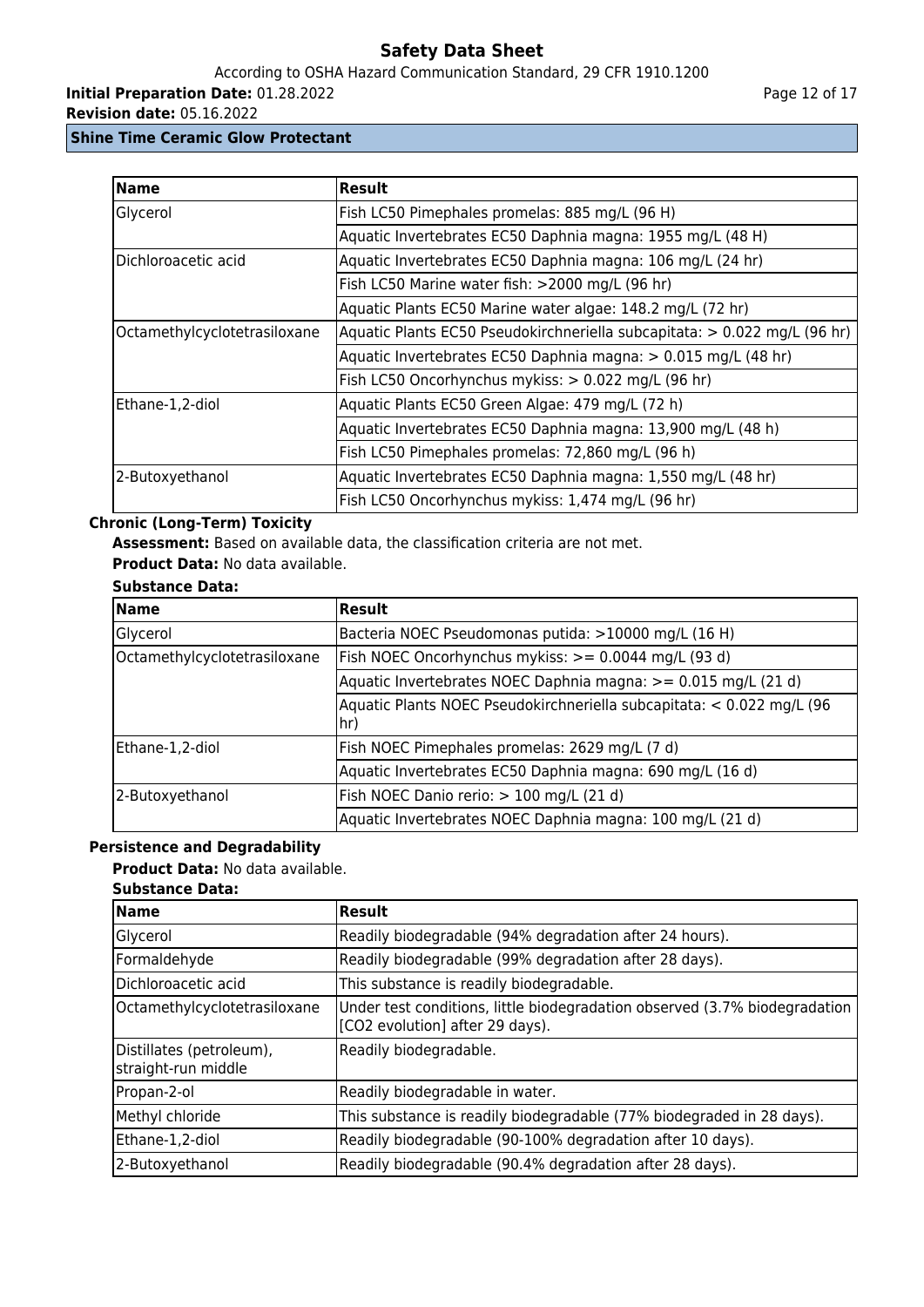# According to OSHA Hazard Communication Standard, 29 CFR 1910.1200

**Initial Preparation Date:** 01.28.2022

**Revision date:** 05.16.2022

**Shine Time Ceramic Glow Protectant**

#### **Bioaccumulative Potential**

**Product Data:** No data available.

# **Substance Data:**

| <b>Name</b>                  | Result                                                                |
|------------------------------|-----------------------------------------------------------------------|
| Glycerol                     | The substance is not expected to bioaccumulate ( $log Kow = -1.76$ ). |
| Formaldehyde                 | Accumulation in aquatic organisms is not to be expected.              |
| Dichloroacetic acid          | This substance has low potential for bioaccumulation.                 |
| Octamethylcyclotetrasiloxane | Substance is expected to bioaccumulate (BCF: 12,400 L/kg).            |
| Propan-2-ol                  | Not expected to bioaccumulate (log Kow: 0.05).                        |
| Ethane-1,2-diol              | Bioaccumulation in organisms is not to be expected (log Kow: -1.36).  |
| 2-Butoxyethanol              | Not expected to bioaccumulate ( $log Kow = 0.83$ ).                   |

## **Mobility in Soil**

## **Product Data:** No data available.

## **Substance Data:**

| <b>Name</b>                  | Result                                                                                                                                                                  |
|------------------------------|-------------------------------------------------------------------------------------------------------------------------------------------------------------------------|
| Glycerol                     | Given that this substance is a common biochemical present in most if not<br>all species, there is no reason to believe that it wouldn't be rapidly<br>degraded in soil. |
| Formaldehyde                 | Adsorption to solid soil phase is possible.                                                                                                                             |
| Dichloroacetic acid          | This substance will not adsorb at all to soils or sediments should these<br>environmental compartments be exposed to it.                                                |
| Octamethylcyclotetrasiloxane | Substance is hardly mobile (log Koc: 4.22); therefore, adsorption to soil is<br>expected.                                                                               |
| Ethane-1,2-diol              | Highly mobile (Koc: 1 L/kg).                                                                                                                                            |

## **Results of PBT and vPvB assessment**

#### **Product Data:**

**PBT assessment:** This product does not contain any substances that are assessed to be a PBT. **vPvB assessment:** This product does not contain any substances that are assessed to be a vPvB.

# **Substance Data:**

#### **PBT assessment:**

| Glycerol                                        | The substance is not PBT.   |
|-------------------------------------------------|-----------------------------|
| Formaldehyde                                    | Not a PBT substance.        |
| Dichloroacetic acid                             | This substance is not PBT.  |
| Octamethylcyclotetrasiloxane                    | Substance is PBT.           |
| Distillates (petroleum),<br>straight-run middle | Substance is not PBT.       |
| Propan-2-ol                                     | This substance is not PBT.  |
| Methyl chloride                                 | The substance is not PBT.   |
| Ethane-1,2-diol                                 | Substance is not PBT.       |
| 2-Butoxyethanol                                 | This substance is not PBT.  |
| <b>vPvB</b> assessment:                         |                             |
| Glycerol                                        | The substance is not vPvB.  |
| Formaldehyde                                    | Not a vPvB substance.       |
| Dichloroacetic acid                             | This substance is not vPvB. |
| Octamethylcyclotetrasiloxane                    | Substance is vPvB.          |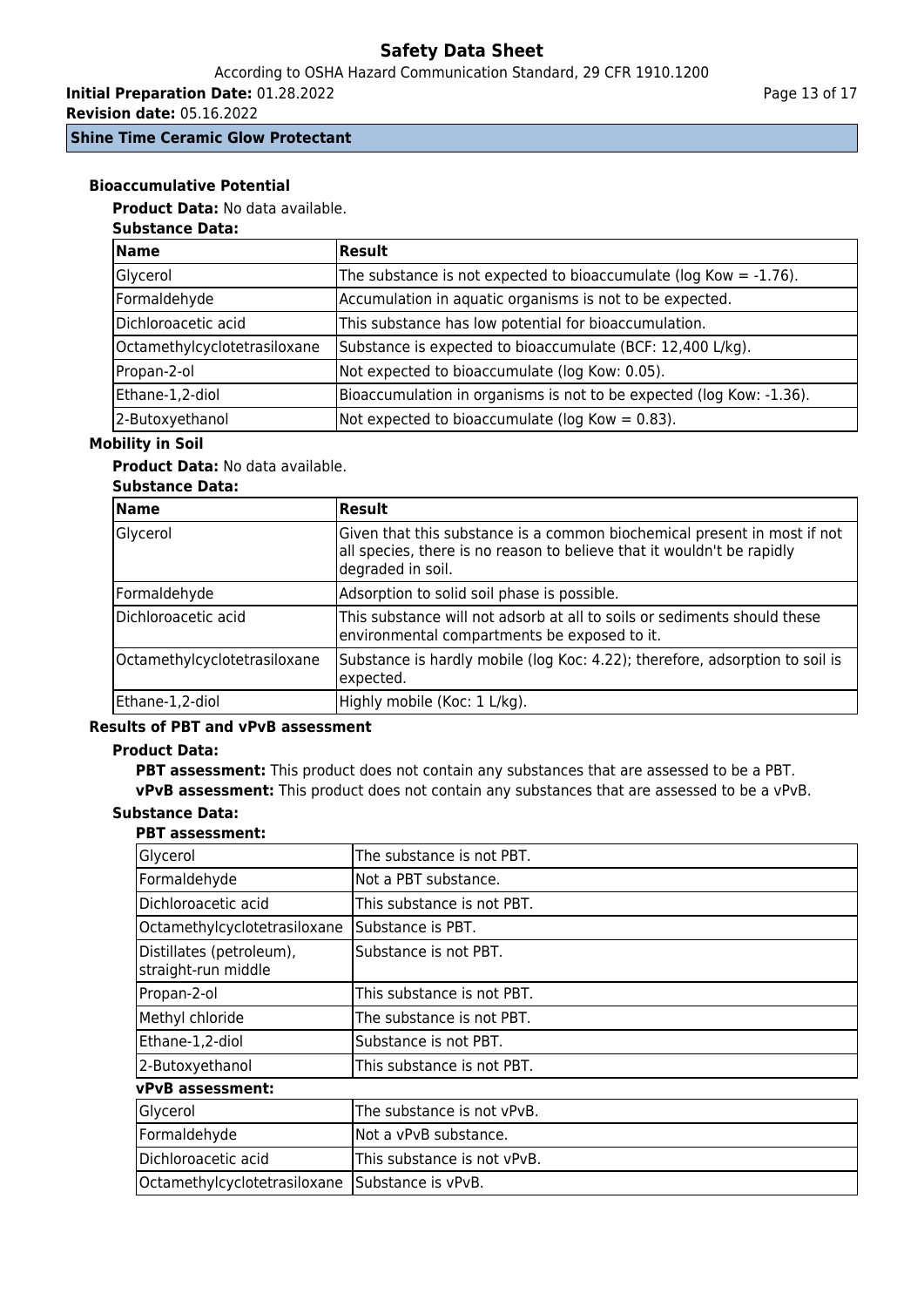## According to OSHA Hazard Communication Standard, 29 CFR 1910.1200

**Initial Preparation Date:** 01.28.2022

**Revision date:** 05.16.2022

**Shine Time Ceramic Glow Protectant**

| Distillates (petroleum),<br>straight-run middle | lSubstance is not vPvB.     |
|-------------------------------------------------|-----------------------------|
| Propan-2-ol                                     | This substance is not vPvB. |
| Methyl chloride                                 | The substance is not vPvB.  |
| Ethane-1,2-diol                                 | Substance is not vPvB.      |
| 2-Butoxyethanol                                 | This substance is not vPvB. |

**Other Adverse Effects:** No data available.

#### **SECTION 13: Disposal Considerations**

#### **Disposal Methods:**

It is the responsibility of the waste generator to properly characterize all waste materials according to applicable regulatory entities

#### **Contaminated packages:**

Not determined or not applicable.

#### **SECTION 14: Transport Information**

#### **United States Transportation of Dangerous Goods (49 CFR DOT)**

| UN Number                           | Not regulated |
|-------------------------------------|---------------|
| UN Proper Shipping Name             | Not regulated |
| UN Transport Hazard Class(es)       | l None        |
| <b>Packing Group</b>                | l None        |
| <b>Environmental Hazards</b>        | None          |
| <b>Special Precautions for User</b> | None          |

#### **International Maritime Dangerous Goods (IMDG)**

| UN Number                           | Not regulated |
|-------------------------------------|---------------|
| UN Proper Shipping Name             | Not regulated |
| UN Transport Hazard Class(es)       | <b>None</b>   |
| <b>Packing Group</b>                | <b>None</b>   |
| <b>Environmental Hazards</b>        | <b>None</b>   |
| <b>Special Precautions for User</b> | <b>None</b>   |

#### **International Air Transport Association Dangerous Goods Regulations (IATA-DGR)**

| UN Number                           | Not regulated |
|-------------------------------------|---------------|
| UN Proper Shipping Name             | Not regulated |
| UN Transport Hazard Class(es)       | None          |
| <b>Packing Group</b>                | None          |
| <b>Environmental Hazards</b>        | None          |
| <b>Special Precautions for User</b> | l None        |

## **SECTION 15: Regulatory Information**

**United States Regulations**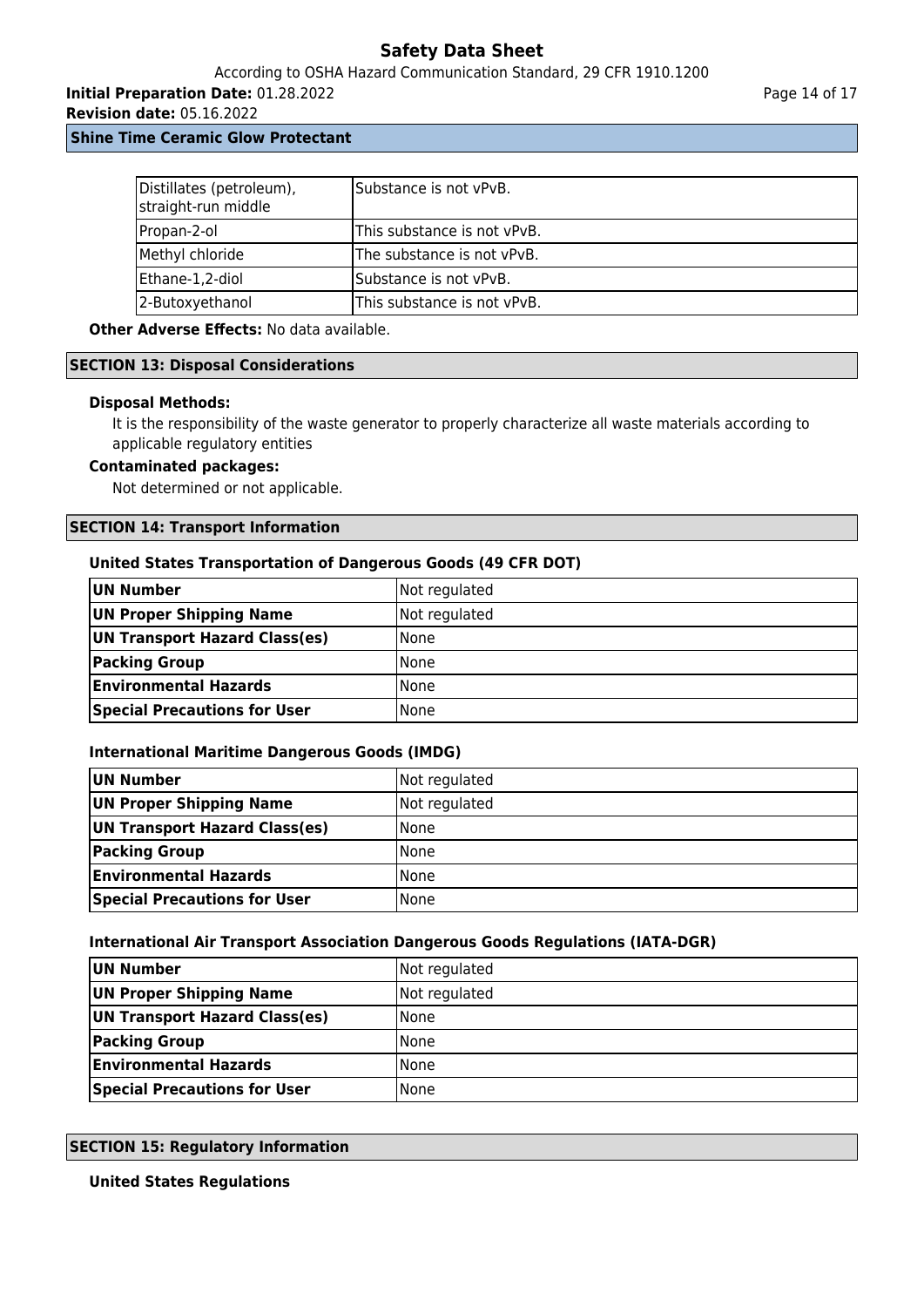According to OSHA Hazard Communication Standard, 29 CFR 1910.1200

**Initial Preparation Date:** 01.28.2022

**Revision date:** 05.16.2022

**Shine Time Ceramic Glow Protectant**

**Inventory Listing (TSCA):** All ingredients are listed-active or exempt. **Significant New Use Rule (TSCA Section 5):** None of the ingredients are listed. **Export Notification under TSCA Section 12(b):**

| 7732-18-5     | Water                                        | Not<br>Listed |
|---------------|----------------------------------------------|---------------|
| $56 - 81 - 5$ | Glycerol                                     | Not<br>Listed |
| $50-00-0$     | Formaldehyde                                 | Not<br>Listed |
| 79-43-6       | Dichloroacetic acid                          | Not<br>Listed |
| 556-67-2      | Octamethylcyclotetrasiloxane                 | Listed        |
| 64741-44-2    | Distillates (petroleum), straight-run middle | Not<br>Listed |
| 67-63-0       | Propan-2-ol                                  | Not<br>Listed |
| 74-87-3       | Methyl chloride                              | Not<br>Listed |
| 107-21-1      | Ethane-1,2-diol                              | Not<br>Listed |
| 111-76-2      | 2-Butoxyethanol                              | Not<br>Listed |

# **SARA Section 302 Extremely Hazardous Substances:**

50-00-0 Formaldehyde Listed

| <b>SARA Section 313 Toxic Chemicals:</b> |                 |        |  |  |
|------------------------------------------|-----------------|--------|--|--|
| 50-00-0                                  | Formaldehyde    | Listed |  |  |
| 67-63-0                                  | Propan-2-ol     | Listed |  |  |
| 74-87-3                                  | Methyl chloride | Listed |  |  |
| $107 - 21 - 1$                           | Ethane-1,2-diol | Listed |  |  |
| 111-76-2                                 | 2-Butoxyethanol | Listed |  |  |

# **CERCLA:**

| $ 50-00-0 $      | Formaldehyde    | <b>Listed</b>  | $'100$ lb |
|------------------|-----------------|----------------|-----------|
| 174-87-3         | Methyl chloride | <b>IListed</b> | 100       |
| $ 107-21-1 $     | Ethane-1,2-diol | <b>Listed</b>  | 5000 lb   |
| $ 111 - 76 - 2 $ | 2-Butoxyethanol | <b>Listed</b>  | IN/A      |

#### **RCRA:**

| $ 50-00-0 $ | -ormaldehyde       | IListed | U122 |
|-------------|--------------------|---------|------|
| $ 74-87-3$  | Methyl<br>chloride | IListed | U045 |

# **Section 112(r) of the Clean Air Act (CAA):**

|     | 50-00-0                   | -<br>[Formaldehyde       | $- + -$<br>Listeu     |
|-----|---------------------------|--------------------------|-----------------------|
|     | ່ <sup>-</sup> 74-87-ຼ    | Methyl ·<br>chloride     | $-+$<br><b>LISLEL</b> |
| - - | $\sim$ $\sim$<br>.<br>. . | $\overline{\phantom{a}}$ |                       |

# **Massachusetts Right to Know:**

| $ 56-81-5$ | <b>Glycerol</b> | lListed       |
|------------|-----------------|---------------|
| $ 50-00-0$ | Formaldehyde    | <b>Listed</b> |
| $ 67-63-0$ | IPropan-2-ol    | <b>Listed</b> |

 $\overline{\phantom{a}}$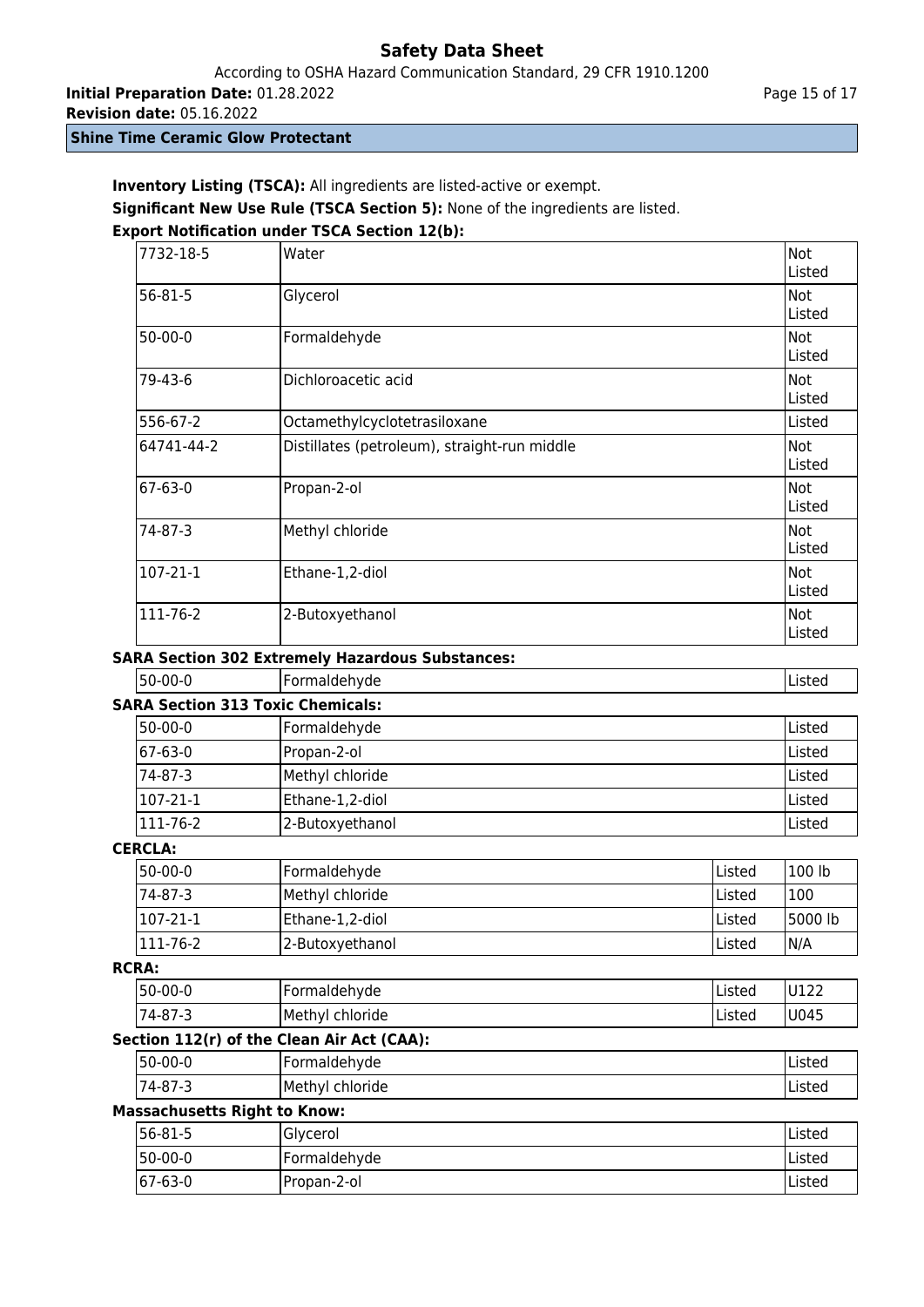#### According to OSHA Hazard Communication Standard, 29 CFR 1910.1200

**Initial Preparation Date:** 01.28.2022

**Revision date:** 05.16.2022

#### **Shine Time Ceramic Glow Protectant**

| 174-87-3        | Methyl chloride | lListed |
|-----------------|-----------------|---------|
| $107 - 21 - 1$  | Ethane-1,2-diol | lListed |
| $ 111 - 76 - 2$ | 2-Butoxyethanol | lListed |

# **New Jersey Right to Know:**

| 56-81-5          | Glycerol            | Listed |
|------------------|---------------------|--------|
| 50-00-0          | Formaldehyde        | Listed |
| 79-43-6          | Dichloroacetic acid | Listed |
| $ 67-63-0$       | Propan-2-ol         | Listed |
| 74-87-3          | Methyl chloride     | Listed |
| 107-21-1         | Ethane-1,2-diol     | Listed |
| $ 111 - 76 - 2 $ | 2-Butoxyethanol     | Listed |

## **New York Right to Know:**

| 50-00-0          | Formaldehyde                                 | Listed |  |  |
|------------------|----------------------------------------------|--------|--|--|
| 79-43-6          | Dichloroacetic acid                          | Listed |  |  |
| 64741-44-2       | Distillates (petroleum), straight-run middle | Listed |  |  |
| 67-63-0          | Propan-2-ol                                  | Listed |  |  |
| 74-87-3          | Methyl chloride                              | Listed |  |  |
| $107 - 21 - 1$   | Ethane-1,2-diol                              | Listed |  |  |
| $ 111 - 76 - 2 $ | 2-Butoxyethanol                              | Listed |  |  |

#### **Pennsylvania Right to Know:**

| 56-81-5        | Glycerol        | Listed  |
|----------------|-----------------|---------|
| 50-00-0        | Formaldehyde    | Listed  |
| 67-63-0        | Propan-2-ol     | Listed  |
| 74-87-3        | Methyl chloride | Listed  |
| 107-21-1       | Ethane-1,2-diol | Listed  |
| $111 - 76 - 2$ | 2-Butoxyethanol | lListed |

## **California Proposition 65:**

**AWARNING:** This product can expose you to Formaldehyde; which is known to the State of California to cause cancer; and Methyl chloride and Ethane-1,2-diol, which are known to the State of California to cause birth defects or other reproductive harm. For more information go to www.P65Warnings.ca.gov. **WARNING:** This product can expose you to Dichloroacetic acid; which is known to the State of California to cause cancer and birth defects or other reproductive harm. For more information go to www.P65Warnings.ca.gov.

**Additional information:** Not determined.

## **SECTION 16: Other Information**

## **Abbreviations and Acronyms:** None **Disclaimer:**

This product has been classified in accordance with OSHA HCS 2012 guidelines. The information provided in this SDS is correct, to the best of our knowledge, based on information available. The information given is designed only as a guidance for safe handling, use, storage, transportation and disposal and is not to be considered a warranty or quality specification. The information relates only to the specific material designated and may not be valid for such material used in combination with any other materials, unless specified in the text. The responsibility to provide a safe workplace remains with the user.